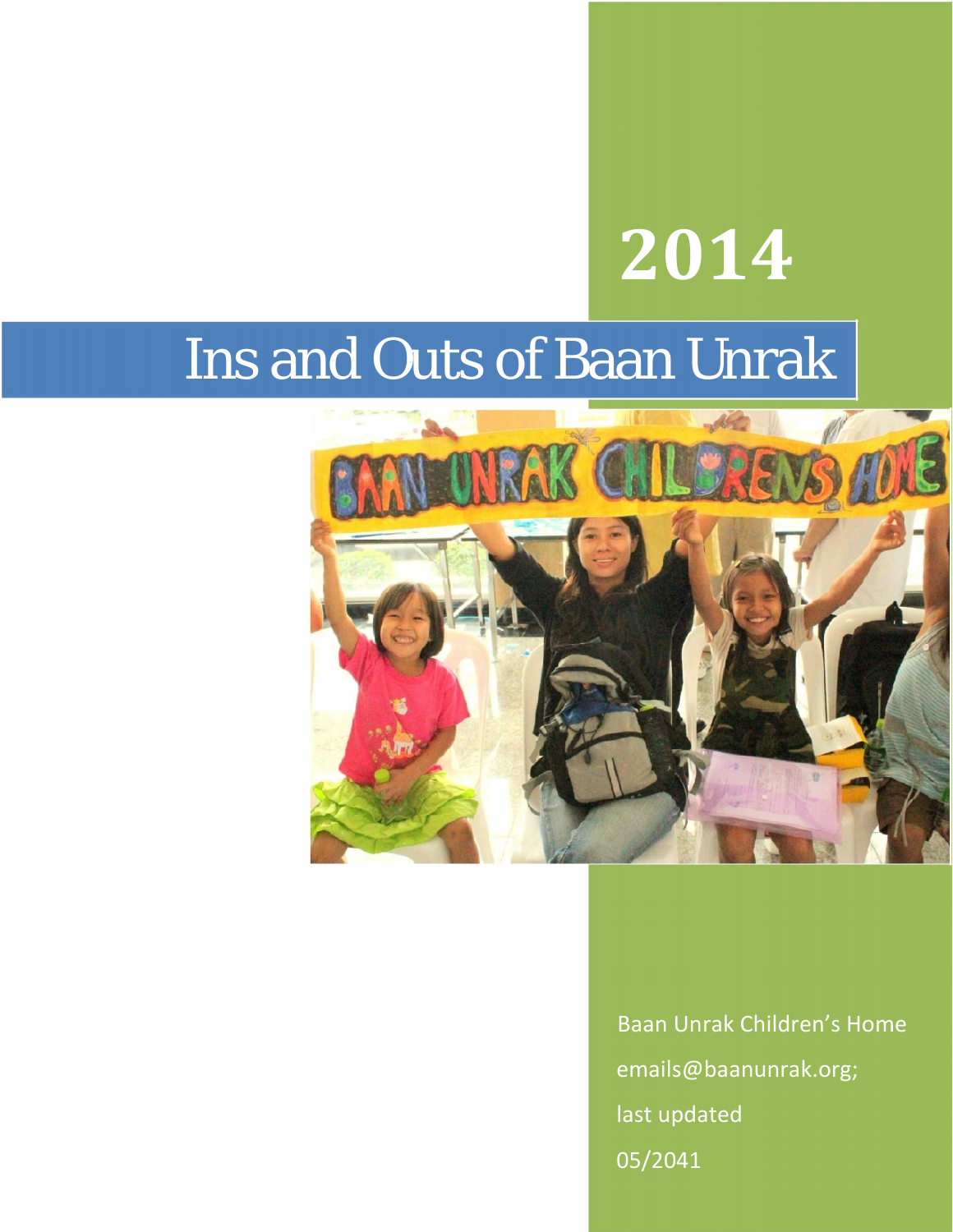# **Table of Contents**

| What is Baan Unrak?                     | Page 3  |
|-----------------------------------------|---------|
| What is Neo Humanism?                   | Page 3  |
| Our history                             | Page 4  |
| Why are there so many children in need? | Page 4  |
| Meet the team                           | Page 5  |
| What can volunteers do?                 | Page 6  |
| <b>Travel Health</b>                    | Page 7  |
| <b>Travel Visas</b>                     | Page 8  |
| Accommodation                           | Page 10 |
| Sangklaburi village                     | Page 10 |
| Directions to Sangklaburi from Bangkok  | Page 11 |
| Communication, things to see and do     | Page 12 |
| Suggested packing list                  | Page 13 |
| Where to eat and drink in town?         | Page 14 |
| Other organizations in the area         | Page 15 |
| Contact us                              | Page 16 |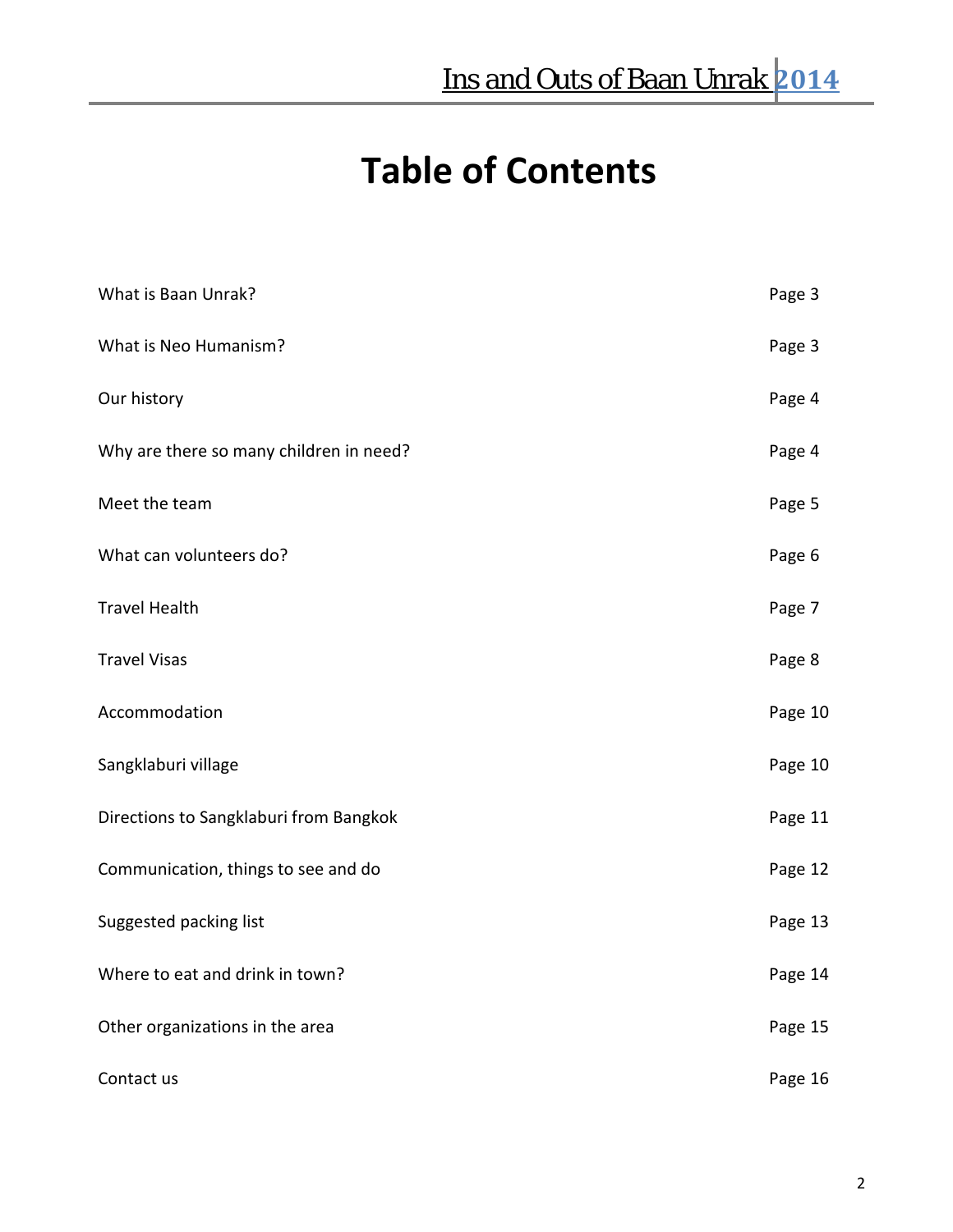## **I. Background Information**

### **What is Baan Unrak?**

Baan Unrak, "Home of Joy" in Thai, is a project of the Neo-Humanist Foundation. The project in Sangklaburi has several components:

• The largest part of the project is the Children's Home which provides a safe and loving home to over 140 children.

• The Baan Unrak Primary School teaches over 200 students, is fully accredited by the Thai government and functions under its own budget.

• The Women's Project includes several enterprises including a weaving center, sewing center, a bakery, a shop and an internet café which provide employment as well as a small income to the home.

• The Outreach Program provides food and assistance to those in the community (mainly Burmese refugees) without incomes, who have dire medical conditions and/or do not have the resources to get the care that they need.

#### **What is Neo-Humanism?**

Neo-Humanism is a philosophy developed by the Indian philosopher Prabhat Rainjan Sarkar. The practice of Neo-Humanism follows a set of principles based on the ethic of universal love. This includes respect for all beings including plants and animals. The children at our home follow the philosophy by not eating meat and meditating twice daily. The children are encouraged to express and continue to follow their own religions of choice (mostly Christian or Buddhist.)

The women who founded and run Baan Unrak are called Didis. They are similar to nuns in that they are full-time volunteers who have devoted their lives to service.

Volunteers need not be followers of the Neo-Humanist philosophy, but are asked to respect the principles by maintaining a vegetarian diet, by not smoking and/or drinking alcohol while volunteering at the home. There are daily meditation sessions, which you are welcome to attend but are not required. The food at the home follows a balanced and healthy vegetarian diet (including no eggs, mushrooms, onion or garlic) and we ask that you respect this diet of 'pure foods' and not bring any foods from the outside into our home.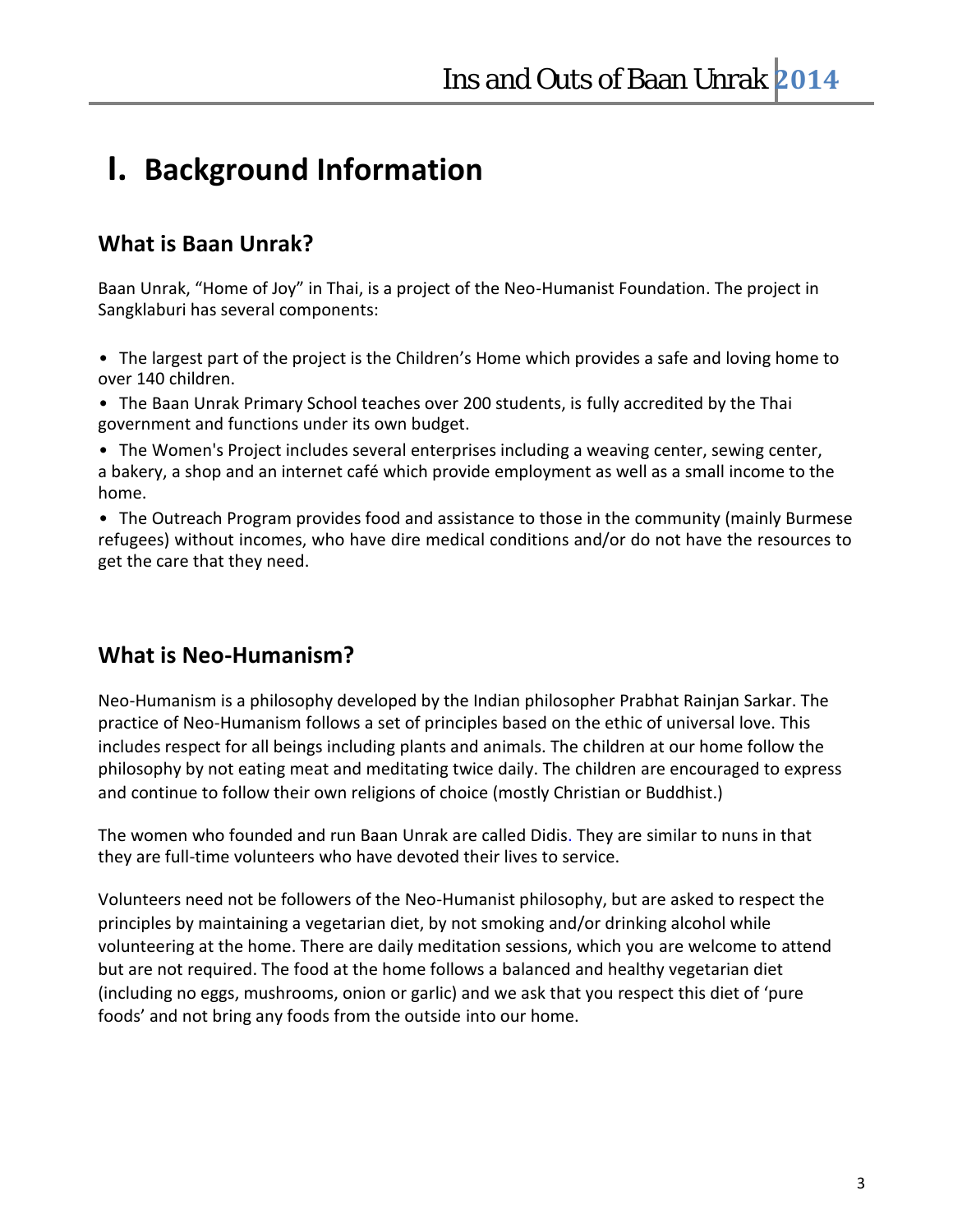### **Our History**

The children's home is managed by Didi Devamala, who came to Sangklaburi (situated 22 kms from the Thai/Burmese border) in 1989 as a volunteer for the Neo-Humanist foundation in the hopes of creating an agricultural project. When she arrived at the border she found people suffering in the forests, mainly women and children and Burmese refugees in need of help. Didi founded the Baan Unrak Children's Home in 1990 to provide for one young girl in need of shelter, food, love and safety. One quickly became two; two quickly became three, and so on. Today, Baan Unrak Children's Home has grown to accommodate and care for more than 140 children that are orphaned (often from parents suffering from illnesses related to HIV and AIDS), sick and poverty stricken, many of whom are Burmese refugees fleeing persecution. Most of the children at Baan Unrak are border children who lack legal papers claiming their national identity. Baan Unrak is home to boys and girls, ages ranging from infancy to teens.

Baan Unrak's mission has expanded to accommodate abandoned and destitute women as well. A weaving and sewing center was established in 1996 to provide jobs to women in need as well as regular income for the women and children. We currently have 12 women working for us and we have a training program to give other women the skills they need to provide for their families.

Other business ventures include a bakery, established in 2003, which produces fresh baked goods, and a shop to sell the hand woven goods we make.

In 2005 we established the outreach program in response to the need for medical care for those who could not get medical care in the area. Our full-time outreach coordinator provides:

- natural medicine (with the assistance of a volunteer physician)
- transportation to get medical care
- we assist with getting documentation for those who need to travel for medical care
- we pay for life saving operations
- food and housing for convalescing women
- translation services for women who do not speak Thai
- checks on the condition of our patients on a weekly basis
- donations of clothes, rice, cooking oil, beans

#### **Why are there so many children in need?**

The number of destitute children in this area is astonishing – particularly when you realize that Baan Unrak is not the only children's home working to meet the needs of the community. Why are there so many?

Some children are truly orphaned, both parents have died and there is nobody to care for them. Other children have had one parent pass away, and the surviving parent may no longer able to support the children. In some instances, drugs or alcohol related problems contribute to the abuse of many of our children. This is a particularly big problem for children whose parents have been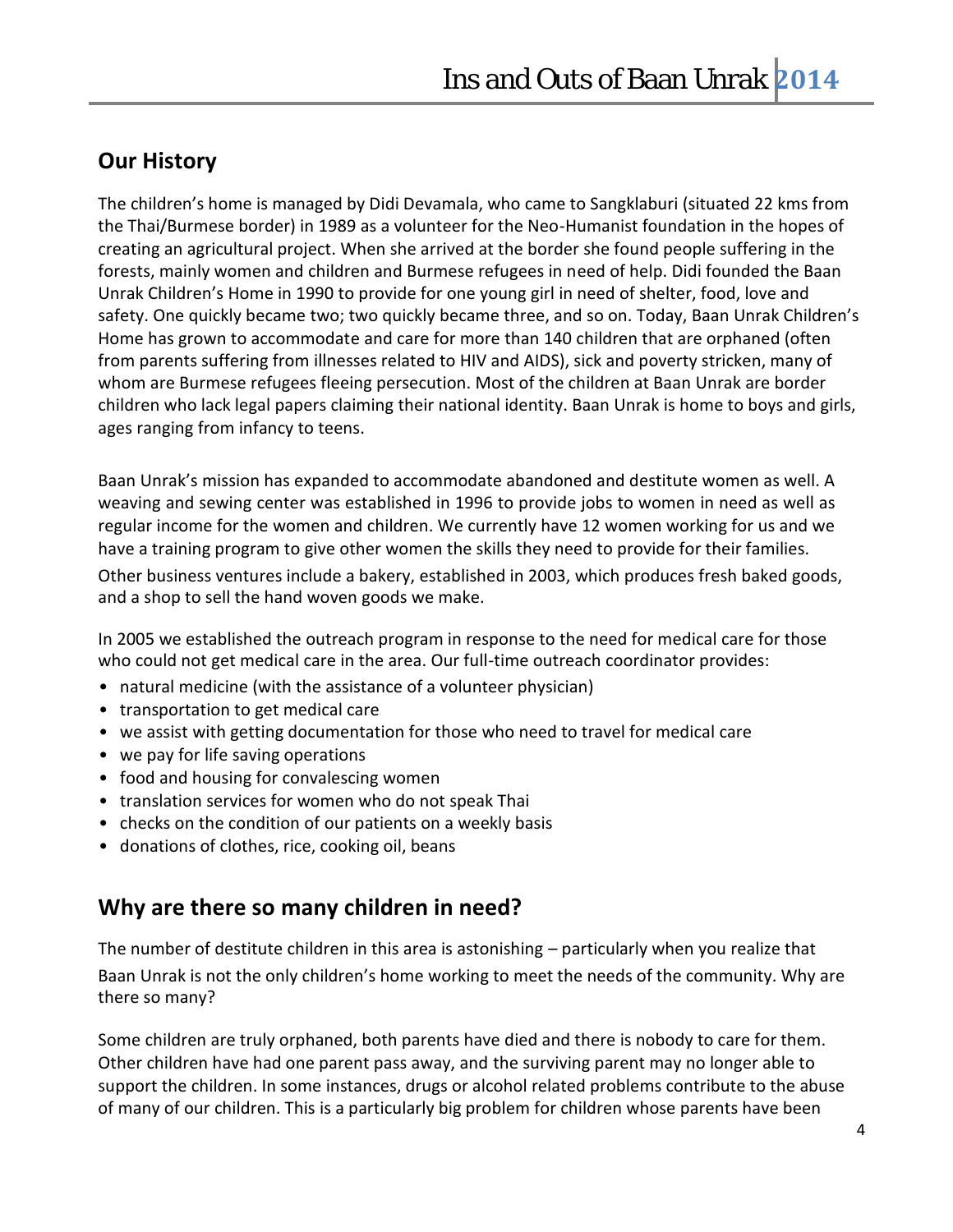divorced and remarried. In other instances some children have been rescued from environments rife with crime, such as: abuse, neglect, child slavery and human trafficking.

This area is home to many refugees fleeing war and forced labor in Burma. Leaving family and community behind has destroyed the support network for families and exacerbated the immense challenges they face when relocating to a foreign country and culture. In addition, many are weakened or injured when they arrive in Thailand. These problems, along with the lack of employment opportunities, put tremendous stress on families.

HIV/AIDS is also a significant problem as many men travel to find work in urban areas where they visit prostitutes. When they return to this area, they carry the disease with them and transmit it to their wives and unborn children. Women are often forced into prostitution due to lack of employment prospects making them more likely to contract the disease.

Poverty is also a factor among both the Thai population and refugees**.** Some parents are simply not able to feed their children, let alone pay the school fees that would allow their kids to gain an education and break the cycle of poverty. Many parents are also forced to move frequently to find seasonal work and are unable to provide a stable home for their children.

Not all children living at Baan Unrak are orphans. Some children have mothers living with them at the home**.** Some children are sick and their parents bring them to Baan Unrak because they don't have the resources or capacity to provide care. Baan Unrak tries to work with parents and children to meet the needs of their individual situations. Priority is placed on the safety of the children. If the safety of the children is not at risk, Baan Unrak attempts to provide the support necessary to keep families together.

#### **Meet the Team**

Didi Devamala – Founder/Director of Baan Unrak Children's Home Didi Anuraga—Director of Baan Unrak Primary School Aye Aye San—Accountant Krpa – Personal assistant to Didi Devamala Stefanie Langley –Volunteer coordinator Ta—Office secretary Saw Dwise Chit – Coordinator of medical records and patient care Annie –Volunteer nurse Malek- Care Mother manager/ Head teacher of Baan Unrak Nursery Jacopo—Construction supervisor Babu – Agricultural supervisor Ken—Volunteer psychologist Jaya and Prachana—Bakery supervisors/ Massage therapists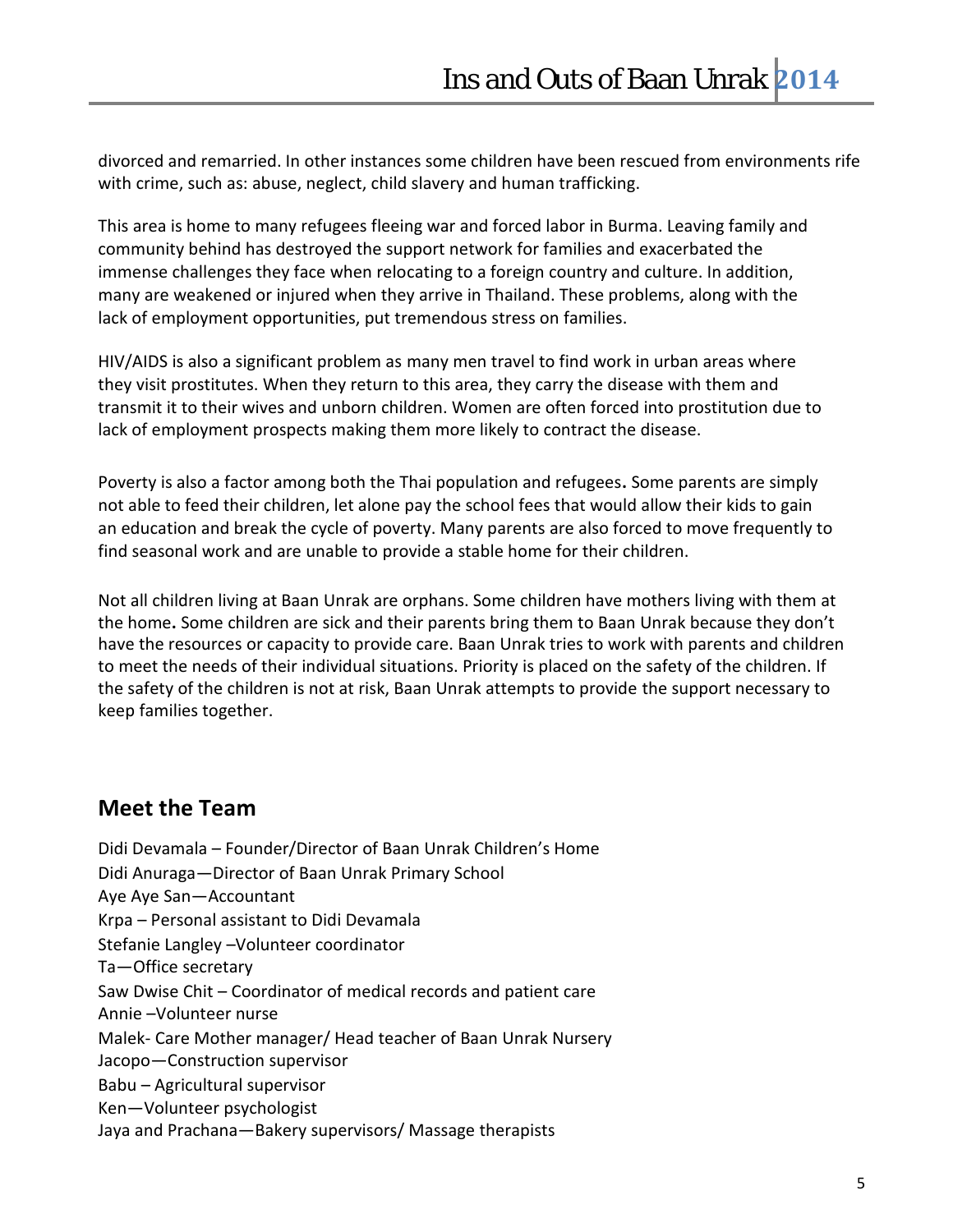## **II. What can volunteers do?**

Every volunteer brings a unique set of skills, experiences and expectations to Baan Unrak. We will try to utilize these skills to meet the needs of the home. **It is helpful for volunteers to remain flexible**, as some roles will need to be filled more urgently than others and assignments will depend on a variety of factors including the presence of other volunteers and the best distribution of available skill sets. At some points you may feel overloaded and others underutilized. You will be expected to ask for help when overloaded and find more duties for yourself when underutilized. You are expected to be independent, and to be able to work unsupervised.

Some examples of what volunteers do:

- Teaching English to housemothers, home schooled kids and other staff
- Teaching basic Computer P.C. skills to staff
- Organize weekend games/activities with the children
- Relief work with the teenagers
- Supervising teenagers' morning chores
- Driving the school bus and assisting with weekend field trips
- Supervising children and managing our library
- Corresponding with potential/new volunteers
- Conducting tours for guests/ visitors
- Updating children's profiles
- Updating sponsors on children's progress
- Producing newsletters
- Fundraising
- Website maintenance
- Marketing Baan Unrak Weaving Center products (e.g. producing catalogues)
- Updating staff and children's board as and when required
- Office/administrative tasks as required
- Assisting other staff as required
- Maintenance
- Painting and decorating
- Agriculture/gardening

#### Other:

- The Primary School operates independently from the Children's Home and Didi Anuraga recruits her own volunteers; however, she is always looking for staff so those who are interested/ available can work part time at the school teaching English, Art or Kindergarten.
- Volunteers can also teach English at the local government High School (part time or full time) through a new partnership with Baan Unrak.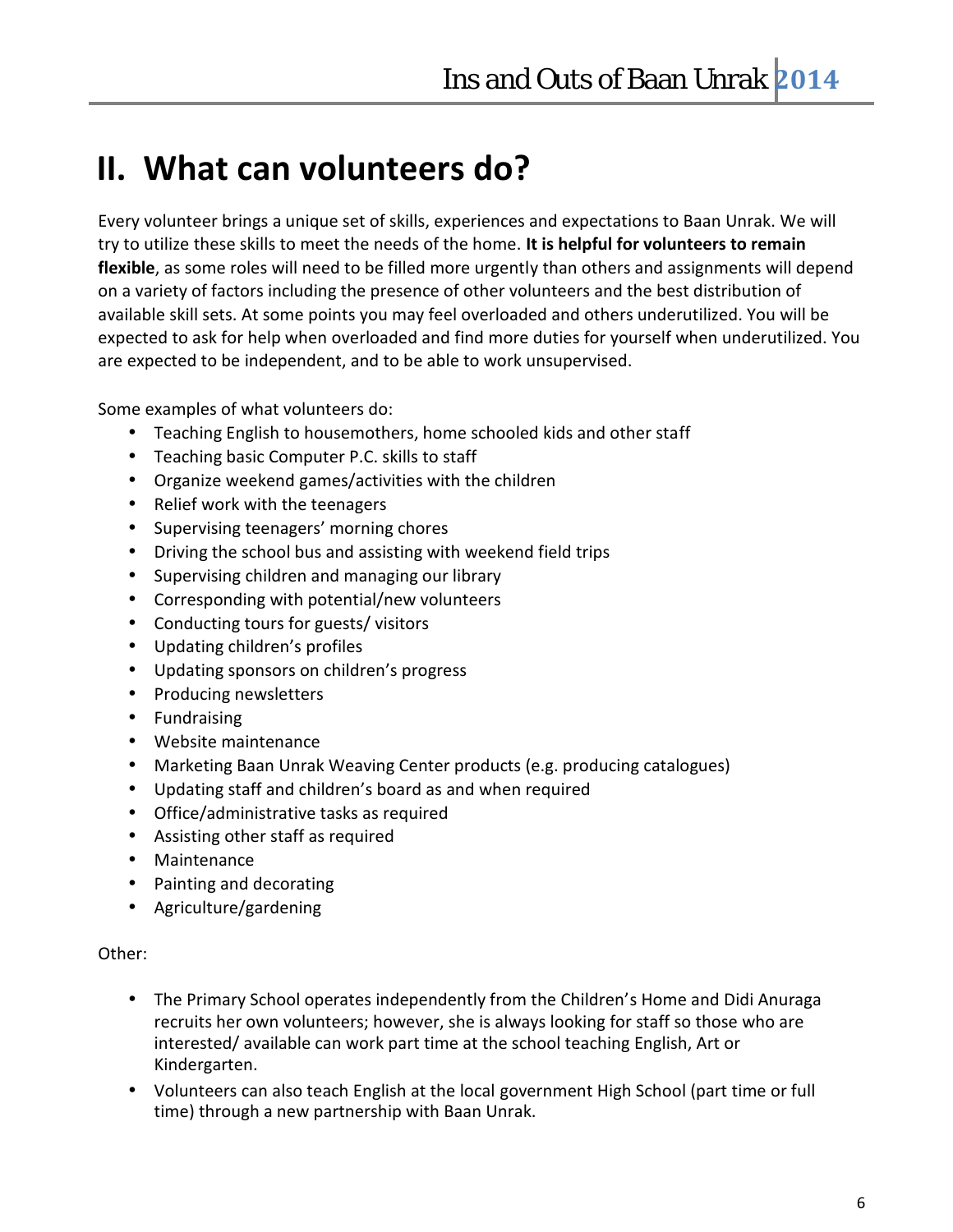Lontgerm volunteers are expecteion cowtoarkkelooand av hulle at Baan Unrak one day off per week. Food and accommodation-tainee pyrophuind teade fise who stay for 6 mont hos luon teloeming ew ho statuely for errison dos are asked US\$150 periodic periods are asked US\$15 week, with a maximum of US\$900 as a donation to help cover th

We do quite a lot of teaching here at Baan Unrak, but if that is that you apply to velBaame Unatath Primary School. Volunteers at E freedom to start whatever projects they are interested in, provid initiative and work in. Past volunteers have been inholved wouls performing, video editing, and relief work, to name but a few. H the work that is most vital to us is office work and that you wi responsibility.

Please note that you are responsible for securing and caring for leave, forget, or have something stolen, Baan Unrak cannot be r after your volunteer experience will be disposed of.

## Travel Haesa & thA, cVc bsm modation

Travel Health

Travel insurance, or an insurance policy that covers you medica required for all incoming volunteers. Baan Unrak is not respons costs regarding your personal healtch corrt eneerdining awitch area swhile v

If you have never been to Thailand, please take the time to fam its customs by checking online resources; for example:

- · CDC Traveler hsttp: e/a wtw wnc.cdc.gov/travel/ndestinations/list.ht
- · Lonelyplanet.com
- · Wikipedia
- · Thailandguidebook.com

You may also want to buy a travel guide for Thailand and SE As Lonely Palmad Rectugh Guide

No vaccinations are required for travel in Thailand, however we date tetanus, diphtheria, and Japanese B Encephalitis vaccinati consider getting the rabies vaccine, gasinthtehree aarreeamany stray do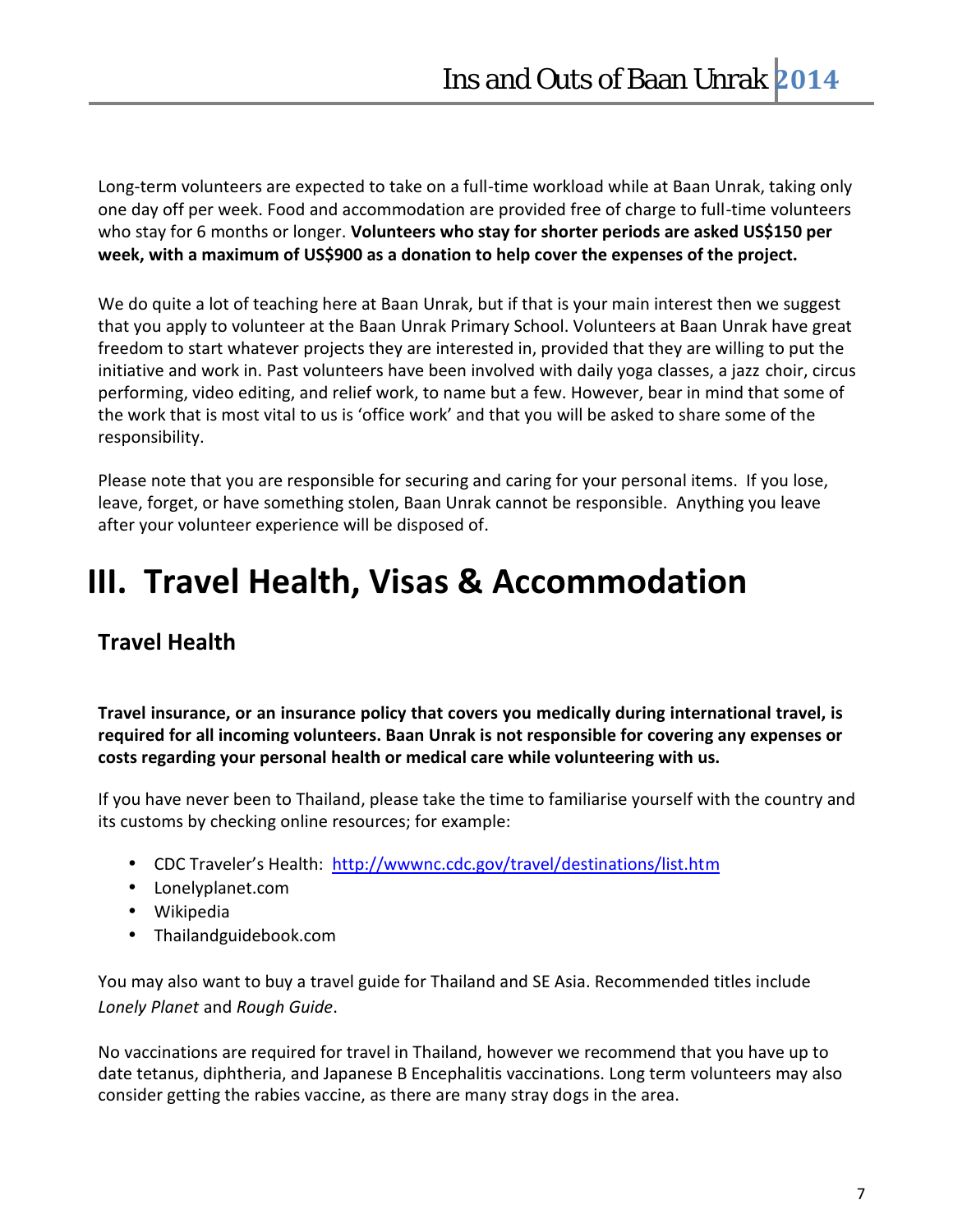There are a few health risks to consider when visiting the area:

- Malarisa present in the surrounding area; however the infection is some debate around malarial prophylactics (effectiveness consult your doctor. The best prevention is useabilenaces  $q2.5%$ DEET and a permithrin treated mosquito net. You can buy th large cities throughout Thailand.
- $\cdot$  Dengue Fise værrother mobosrqueitobisease that is becoming more pi symptoms are usbuandly alsibe of flu. There is no vaccination or prevention is using repellent and DEET as mentioned above
- · Women s Hetalethe are limited selections of tampons in S commpnoduct use,dsics  $\bigcirc$  Bring your own if you don t use sanitar

The pharmacy and local hospitals have standard medicines but i medication it is advisable to take enough to last your whole sta during yay rinst Sangklaburi, there is a Thai government hospital i hospital in Huai Malay, a village thirty minutes away from Sangl prefer the Christian hospital because neasn't yambde the eticrue a sittay fos poe considered to be superior to the hospital in town. Some doctors able to speak English. For minor ailments and medical concerns speaks some  $English$  yabe of massistance.

### TRAVEL VISAS

Visa information

Short term volunteers arriving by air can get a 30 day visa on a another 7 days at any immigration office.

N.B. As of December 2008 visitors arriving by land will only rec

If you apply for a Tourist Visa, you will be allowed to stay in Th extension of 30 days possibleo Aaptopluyrifsptrvais ay ointemassy rest Thai en consulate. More information about the tourist visa can be found http://www.thaivisa-voien./http://www.thaivisa-voien./htm rist

Volunteers staying for a moso rsehot blach a6p0p bely mimorigata. Non B category O v visa. You must apply for this inpyrouridheo Bhaean (o whi**a te**myknand poluwrith passport details, address, date of birth and the addneswhichthe you are applying, so that we can provide you with the invitation staying for 6 months or more we recommend you get a multiple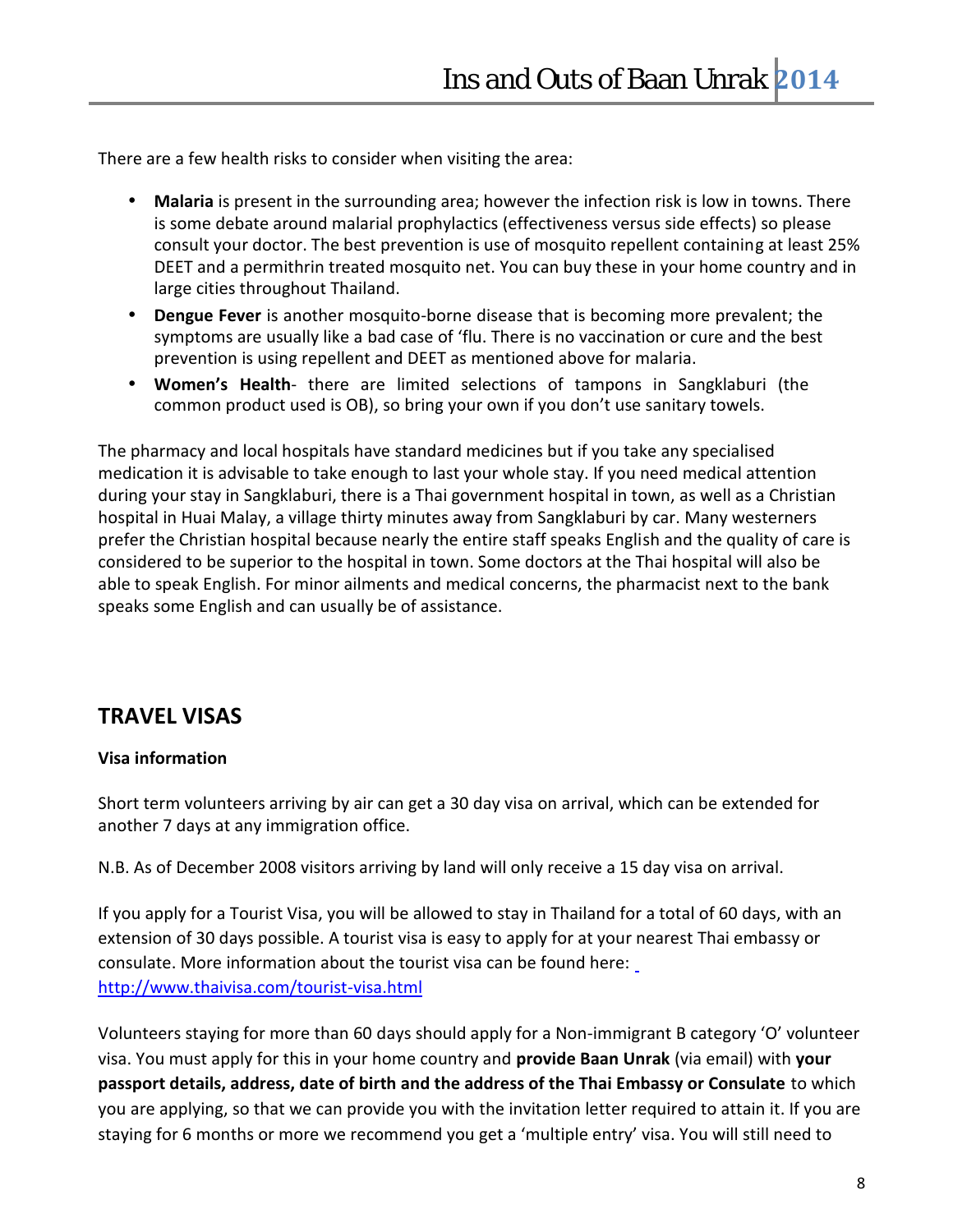leave the country every 90 days but it is easier than getting tou for your recurrent entries to Thailand.

N.B. If you reciemin weigerant out and to volunteer with Baan Unrak and then leave earliers and then leave early earliers and the N.B. than stated we are obliged to inform Immigration.

Visa run

The quickest way to cross the border is to go from Bangkok to C Khao san road at 8am, crorsestuthe boyo Boptern tahnadt night. You require Cambodia; you can arrange this yourself or the tourist bus comp an exorbitant price for the convenience! Remember to take a co can also go easily (and quickly) doon booglest annde Ranamios agat YTo huree Pa Pass.

Travel to Cambodia, Laos or Malaysia is reasonably priced and addresses in bordering countries above

| Cambod9 6 MV Preah Nordom B Malay 20 6 Jalan Ampang, Ku                      |                                 |  |
|------------------------------------------------------------------------------|---------------------------------|--|
| Penh 383 87619                                                               | 6032488222                      |  |
| LaoTsh Phonkheng, V-2dn4t5a8ine 2   Malay \$426 Jalan Pengkalan              | Kota Bharu, Ke-17a4n4ta5n266609 |  |
| Ladso 26, Ban Xayamongkhon, Malaysica 1 Jalan Tunku Abdu<br>Savannak-2462445 | 10350 Pena2n2q689249            |  |

There are overland routes to all of the countries mentioned above. reasonable rates for flights within Asia. Somewbwuwd.gaeitaasiiralineesnin Bangkok Airwwawysbangkokair.com www.wAiddaneess.com Malaysia Airlin [www.mas.c](www.mas.com.my)om.my

The webwsitter.bangkoktic-ksetrse.com mended by Lonely Planet as a go discounted fares leaving from BKK. (Be aware that some countri departure tax on ail n**t be** gimbat siden

Some volunteers have been able to purchase multiple entry visa means the same visa is good for multiple visits to Thailand, eac have to leave the country afriteed ond gy srobs uth cuborder, after wh enter on the same visa. If you do not have a multiple entry visa embassy (in Phnom Penh, Vientienne, Kuala Lumpur etc.) or con with the snærge paperwork which we will provide.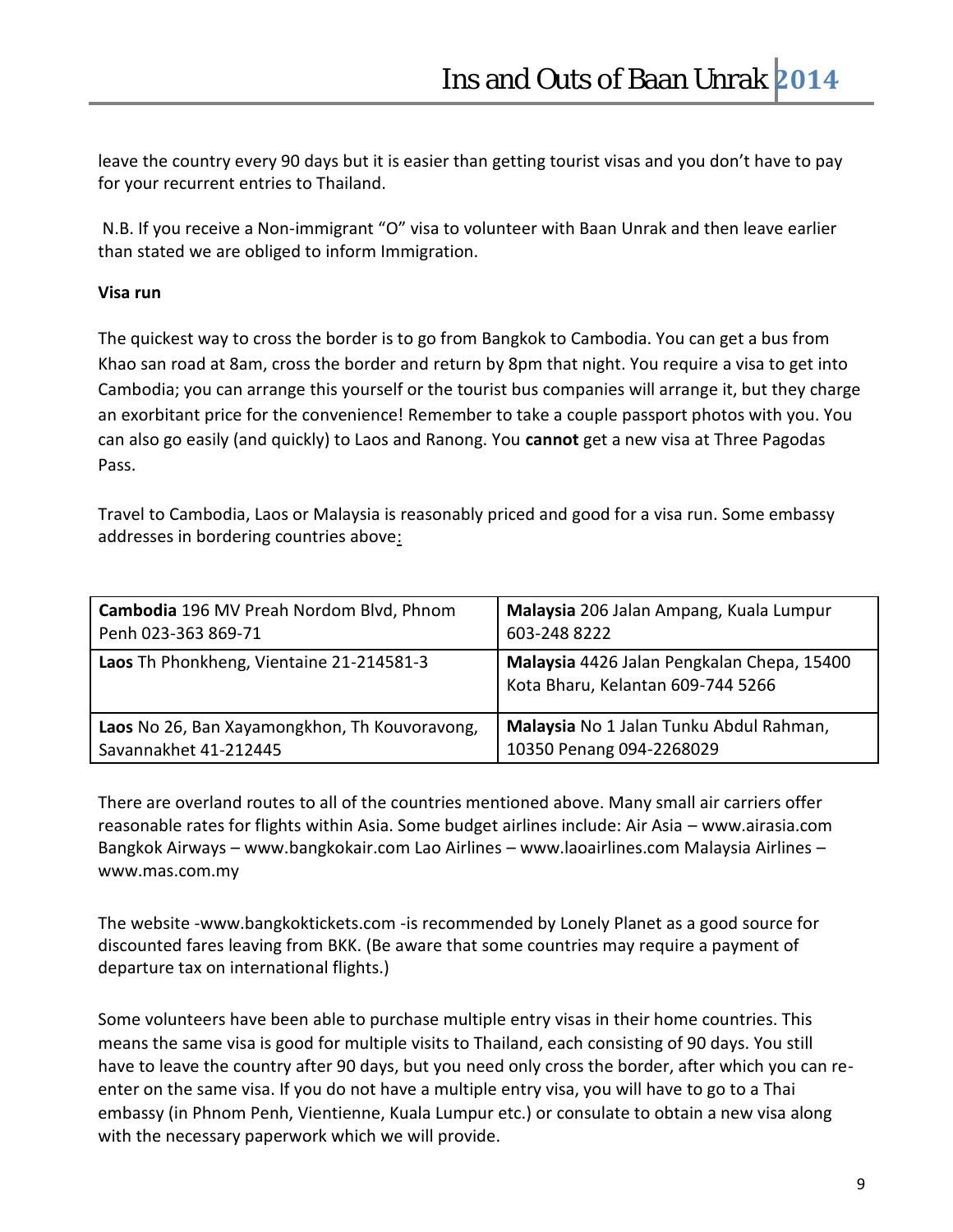#### **Accommodation**

Volunteers will be provided with their own room whenever available but it may be necessary to share a room for short periods of time when our house is full. Accommodation is basic but adequate. Volunteers at Baan Unrak stay at one of two places inside the town, both about a fifteen minute walk from the home.

Accommodation for men is in a block of rooms behind the Baan Unrak Bakery and Café. Each room has its own bed, mosquito net, electric fan and some basic furniture. Toilets and (cold) showers are shared with the Bakery. There are two Western style toilets and one Asian style. Volunteers can use the wireless internet at the bakery. There are no cooking facilities.

Accommodation for women is located in a four-roomed traditional Thai wooden house on the street parallel to the Bakery, about five minutes walk from there. Each room has its own bed, fan, mosquito net and some basic furniture. There are basic cooking facilities. There is a large communal living space, a porch and a small garden. There is only a cold shower and an Asian style toilet .

We provide mosquito nets, fans, Thai style mats for the beds, quilts and pillows; you can buy your own bedding here quite cheaply. As per the philosophy at Baan Unrak, you cannot smoke, eat meat or consume alcohol or drugs on our premises.

Volunteers are welcome to stay outside of the Baan Unrak accommodation if they so choose, either renting an apartment or staying at one of the many guest houses in town.

## **IV. Sangklaburi Village, How to Get There, Things to See & Do**

Sangklaburi is currently located on the edge of Kheuan Khao Laem – an artificial lake created in 1983 when the Khao Laem Dam was constructed across the River Kwae Noi. The old town of Sangklaburi was submerged in the reservoir and the residents were relocated to the current site. The town is divided into two parts – what are commonly called "Thai Side" and "Mon Side."

Officially known as Wang Kha, the Mon settlement is located across the lake from Sangklaburi proper and is connected to the Thai Side by the longest wooden bridge in Thailand. The Mon Side is populated by ethnic Mon people, who have resettled in this area from Mon State in neighboring Burma. Homes on the Mon Side are built in the traditional Mon style and Mon language is most commonly spoken. There is a market which sells carved wood and various fabrics on the Mon Side and also a small collection of food vendors who set up near the market each evening. The food sold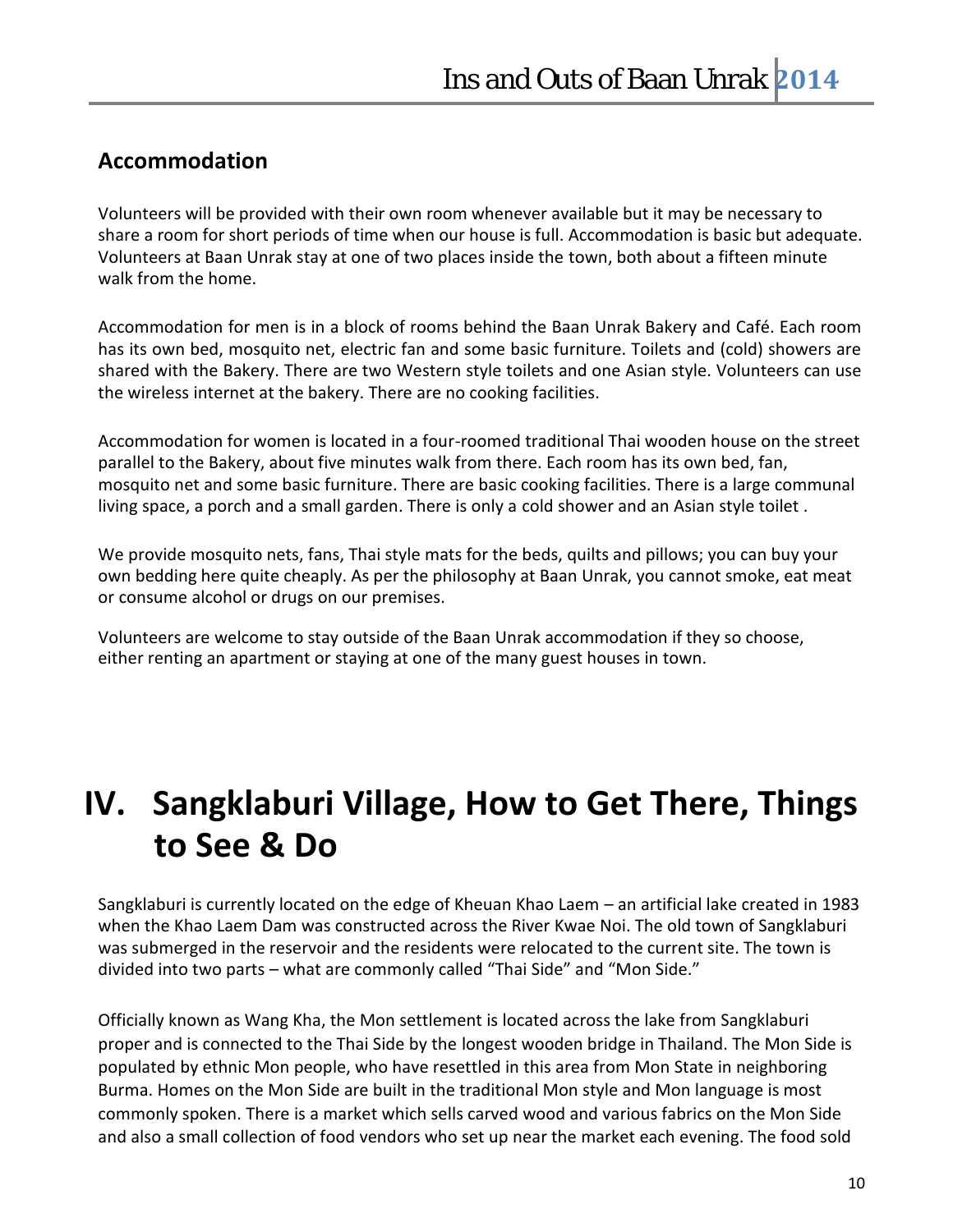here is "ahaan Mon" or Mon food. It is distinct from Thai food and definitely worth a try.

Baan Unrak is located on the Thai side of town, about a 30 minute walk from the town center. The main market area has shops, restaurants and fruit stands where you can buy almost anything you need. If you have an ATM card with a MasterCard, Visa or Cirrus (and other) logo, you can withdraw money from your bank at home in the ATM in town.

Guest Houses There are a variety of guest houses on the lake close to Baan Unrak. They offer rooms that range from basic (for about 150 baht) to very comfortable (for about 1700 baht).

- Graph Cafe 650 with hot shower
- Cheun Jai Tea House 450 with cold shower
- Burmese Inn 400 with hot shower.

#### **Getting around**

Sangklaburi is a small town and most places can be walked to. There are motorbike taxis which will generally cost 10 baht a ride; traveling between the Thai Side and Mon Side is usually around 40 baht. There are also sangteaws (pick-up trucks with two seats in the bed and a roof covering the back) which run set routes to nearby villages or they can be hired if you want to travel somewhere with a group. Motorbikes can also be rented by the hour or by the day (for about 200 baht a day) from local guest houses.

### **Directions to Sangklaburi from Bangkok**

There are several ways to get to Baan Unrak from Bangkok, and any of these options will roughly cost you between 200 THB-300 THB, one way.

The easiest way to get to Sangkhlaburi is to take the bus from Mochit (The Northern bus terminal), bay no.114-115 to Dan Chedi SamOng (3 Pagodas Pass), the journey is 7 hours. You can also take a big bus to Kanchanaburi, then transfer to minivan service to our town Sangkhlaburi, this option will get you to Baan Unrak faster.

From Kanchanaburi you can grab a minibus from just outside the Kanchanaburi bus terminal (ask the tourist police to point you in the right direction) to Sangkhlaburi. It costs 175 Baht and takes 3.5 hours. The last minivan leaves Kanchanaburi at 4.00pm so please ensure you depart Bangkok in time to catch it!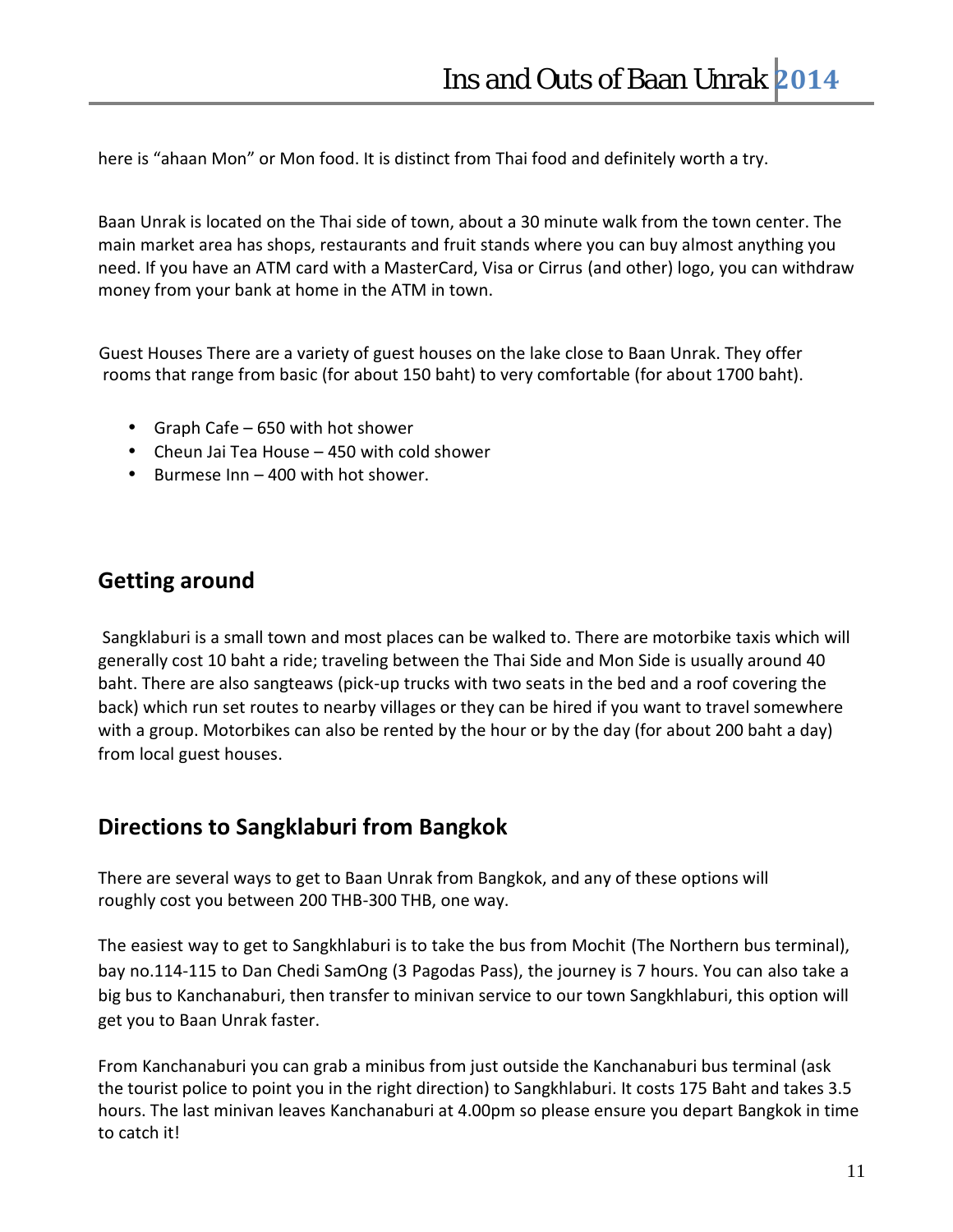When you arrive in Sangkhlaburi you will be dropped off in the main market; from there you can take a 20 Baht motorbike taxi ride to the Baan Unrak Children's Home. (Be sure to tell your driver in your best Thai effort that you want to go to 'Baan Didi tambon' that way you get to the Baan Unrak Children's Home on top of the hill, and not mistakenly dropped off at the Baan Unrak Primary school in town.)

### **Communication**

- Phone: Skype available at internet café; payphone nearby; Thai SIM cards available in town.
- Internet**:** Baan Unrak has an internet café. There are also several options in town.
- Mail: The Post Office is on the main street. Mail can be sent to you c/o our address (on the website).

### **Things to do and see**

The wooden bridge is a key sight in Sangklaburi. A walk to the Mon Side makes a nice evening activity, as sunset is very scenic on the lake. The Golden Temple (officially called Wat Wang Wiwekaram) on the Mon Side is an impressive sight to visit and there is a handicraft market beside the temple. For many, the one hour walk to the temple is a bit too far but you can walk to the Mon Side of the bridge and get a motorbike taxi from there. The Monastery on the Mon Side is also worth a visit.

Boat rides on the lake are very nice. You can visit the old temple, which is now submerged in the lake. The top of the bell tower can still be seen emerging from the water nearly year round. In the hot season, as the water level in the reservoirs recedes, the upper floors of several buildings in the old temple complex also rise up out of the water. Several guest houses rent canoes and kayaks for recreation on the lake or you can hire a long-tail boat. Local guest houses organize treks, which include boat rides on the lake, elephant riding and bamboo rafting.

Three Pagodas Pass is a 30 minute drive from Sangklaburi. The scenery around Three Pagodas is stunning and worthy of the trip. There is also a handicraft market on the Thai side of the border here.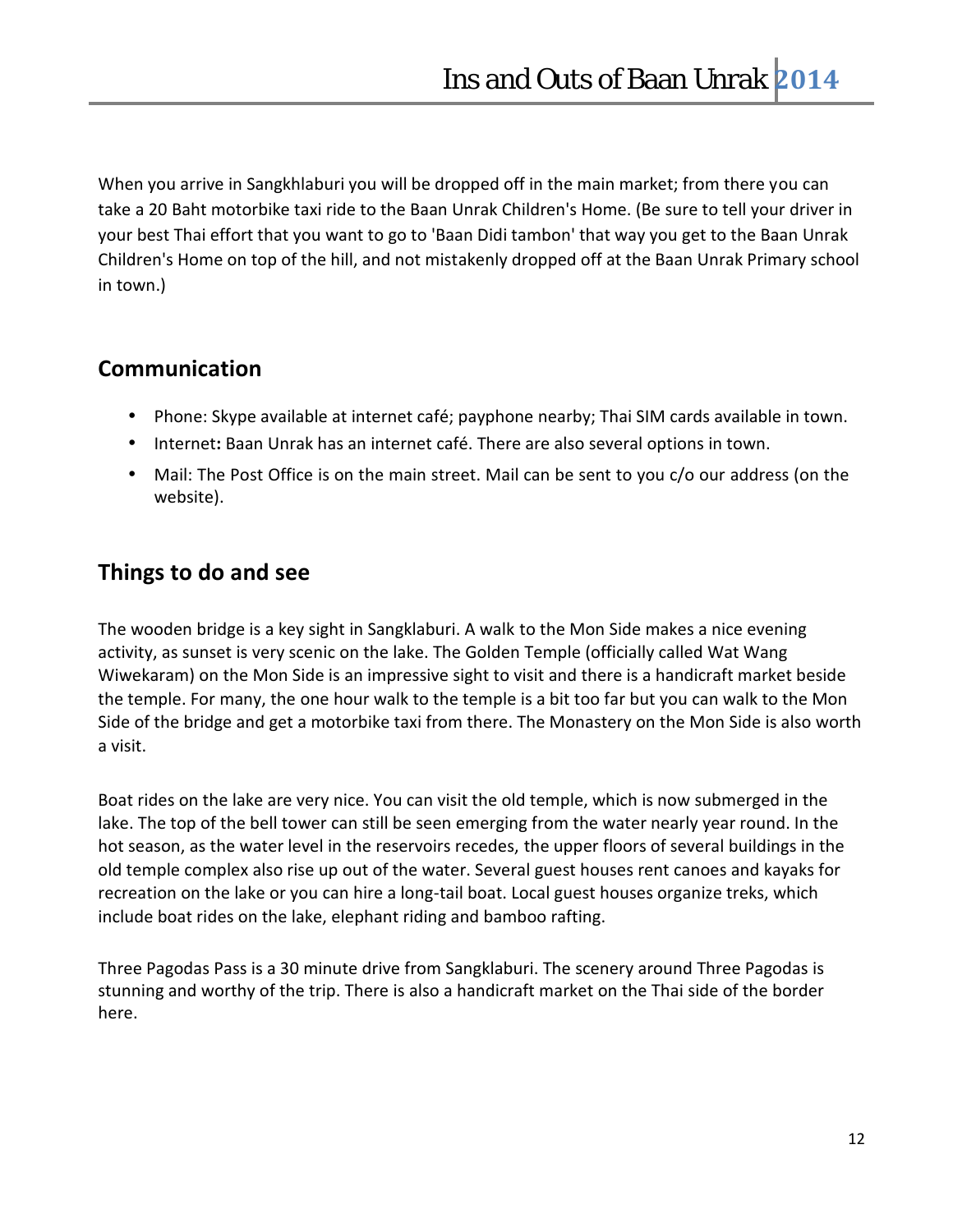On the way to Three Pagodas there a couple of nice stops:

- There are waterfalls in the area, which can make a nice stop. They are about 10 minutes off the main road and accessible by motorbike. In the same area there is a cave that is home to a simple temple.
- There is a great lunch spot along the Songkalia River. Here small bamboo huts are set out over the water and food is brought to you in your river hut. You can swim or wade in the shallow water or just dip your feet in and watch the lazy river flow by. . .

## **V. Recommendations from Previous Volunteers (Packing List, Good Eats)**

#### **Suggested Packing LIst**

The following is a list of suggestions from previous volunteers:

- 1. **Laptop Computer** (we currently do not have enough computers to lend out) *a.* **Wifi** is available in most coffee shops in town as well as on our home premises
- 2. Conservative clothing for hot weather (t-shirts that cover the shoulders, shorts and skirts to the knees)
- 3. Waterproof rain coat/ umbrella (during the rainy season)
- 4. Quick dry trousers and shorts (to the knees)
- 5. Comfortable flip flop-style shoes
- 6. Walking boots, good grip sandals or trainers
- 7. Mosquito repellent
- 8. Sun screen
- 9. International adapter plug
- 10. Hat, sunglasses
- 11. Comfortable, loose clothing to sleep in
- 12. Underwear and socks
- 13. Warm clothing (if coming between December-February)
- 14. Torch/headlamp
- 15. Plate and spoon (if eating at the home)
- 16. Bed sheet and pillowcase (We provide a quilt and pillow)
- 17. Towel
- 18. Toiletries
- 19. Women's sanitation products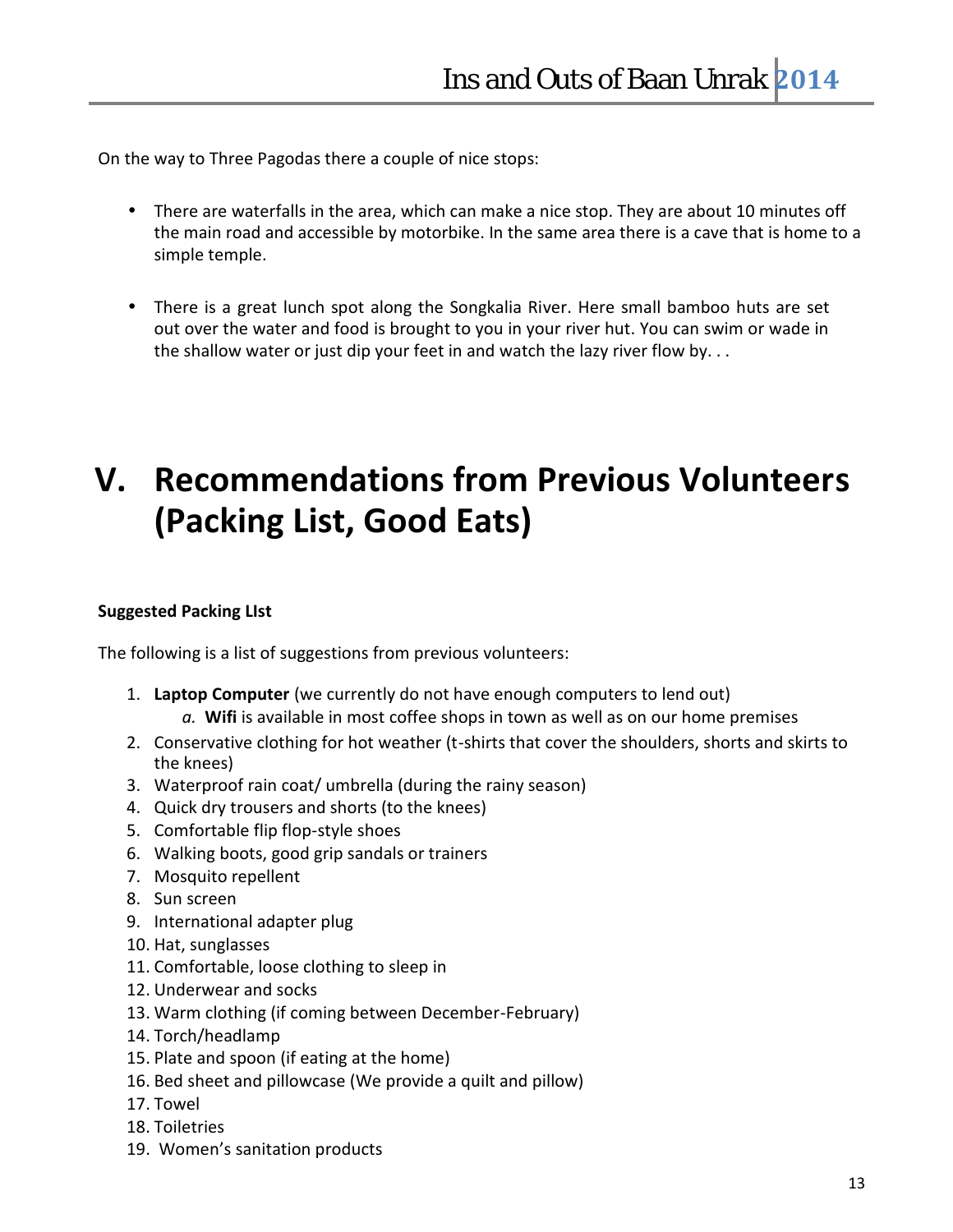- 20. First aid kit that includes: bite and sting relief products, plasters and gauze
- 21. Small day bag or backpack
- 22. Camera (waterproof and water resistant handy during rainy season) and chargers
- 23. Travel water bottle
- 24. Journal and pens
- 25. Materials for coordinating games and activities for the children: arts and crafts, sporting events, etc.
- 26. **If teaching:** Smart clothes (skirts/ trousers), 1-2 nice outfits for special occasions

#### **Where to eat and drink in town?**

For some of us food is an essential part of our experience in Sangklaburi, here are some recommendations of food and drinks to try while here, and where to find them:

Som Tam is a salad made from green papaya and a mix of other tasty ingredients. There is a small bamboo structure on the left-hand side of the road on the way to town. The friendly family who lives in the house next door makes Sam Tom, along with a few other dishes. If you're vegetarian ask for Sam Tom 'Jeh' – they are very familiar with this request. . . Sam Tom is great with sticky rice (khao niaw).

Quality Beverages – T-House (Baan Cheun Jai) – You are very likely to spend quite a lot of time here as a volunteer, if you have money to spare on small luxuries. It is located outside the center of the town and a ten minute walk from the house or volunteer accommodation. Run by the unique P Ton and her family, it sells Thai food and snacks and has a very relaxed atmosphere, a home away from home. It is also possible to watch movies there on evenings and lazy afternoons.

#### **Please remember it is Baan Unrak's Policy for volunteers to refrain from smoking or drinking alcohol during your stay as role modeling for our children is just as important as the work you do while you are here.**

Graph Café – This trendy café opened up in 2010 directly opposite P Guest House and a five minute walk away from the volunteer accommodation. It sells coffee so nicely made that most people take photos of it before drinking it. Like the Cheun Jai Tea House, you can feel comfortable sitting there for hours. They have perhaps the most consistent wireless internet access in town.

Thai Sweets (Ka-nohm) In addition to dinner food, night market vendors in town sell a variety of sweet desserts. The formula commonly involves sticky rice mixed with sugar and coconut milk. This mixture is available with a variety of accompaniments, such as fresh mango, sweet beans. Khao-Tom-Mat is made of sticky rice wrapped around a banana and stemmed inside a banana leaf. There are also a variety of brightly colored gelatinous treats to experiment with.

Roti Mobile vendors can be seen around town making roti  $-$  a thin dough fried with lots of oil and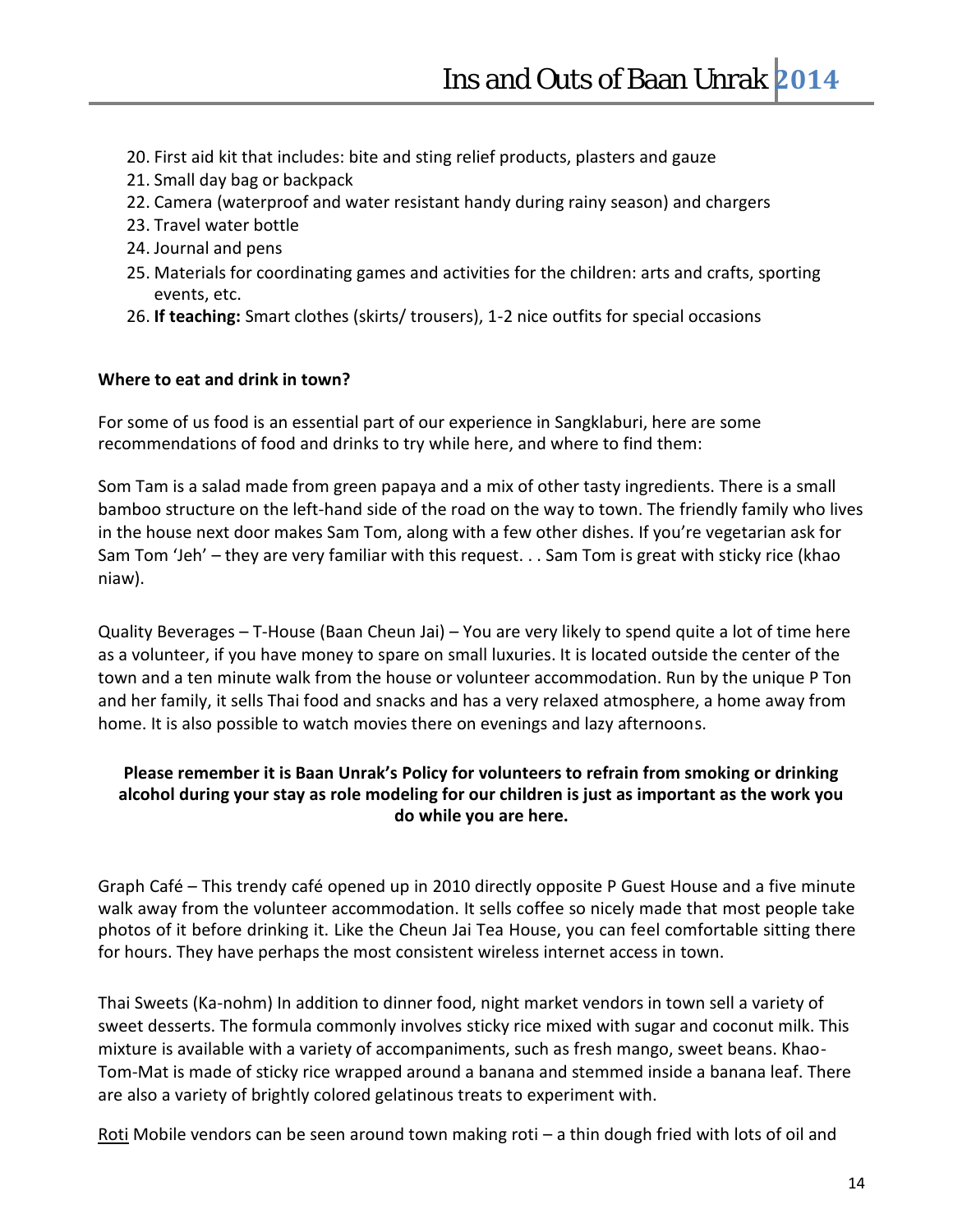butter, then topped with sweetened condensed milk and sugar.

Cha Yen Cha means tea, yen means cool. Cha Yen is what many of us know in the west as Thai Iced Tea. This reddish tea includes ground tamarind, is sweetened with tons of sugar and condensed milk and is served over ice. You can get Cha Yen in the market on the Thai side, at shops on the Mon side of the wooden bridge or from the motorbike vendor who cruises the streets of Sangklaburi.

Yam Yam means salad. Salads come in many varieties and can be a great alternative to fried dishes on really hot days.

Ahaan Mon Two dishes stand out at the night market on the Mon Side. Mon Noodle Soup includes a unique soup made from the trunk of banana trees. A variety of add-in are provided, such as tamarind, chilli and crumbled pieces of fried corn patty. The other recommended dish is Yam Mon or Mon Salad. This is made with noodles, shredded cabbage, cucumber, ground bean powder and a tasty sauce. It generally includes bits of pork, but can be made with pieces of fried tofu as an alternative.

## **Other Organizations in the Area**

There are many groups working toward improving the living conditions of people in this region. These organizations represent great opportunities for collaboration and resource sharing. Many organizations have websites and are very approachable if you're interested in meeting with them to learn more.

#### **Homes for Women and Children**

• Children of the Forest Home to over 100 children, Children of the Forest also has a free school that provides education to over 150 students. Children of the Forest is also a home for single mothers. The home focuses its efforts on migrant worker communities and provides transportation to the children of plantation workers so they can attend school. Children of the Forest sends their children who have sponsors to attend our Baan Unrak Primary School.

• Whispering Seed Whispering Seed is a children's home and community learning center.

#### **Mon News and Human Rights Agencies**

• Human Rights Foundation of Monland (HURFOM) A variety of activities and publications are organized under the umbrella of HURFOM. The Mon Forum is a monthly journal focused on the human rights abuses in Southern Burma. The Plight is a quarterly journal focused on the rights and conditions of women and children in Burma, produced by the Women and Child Rights Project, a